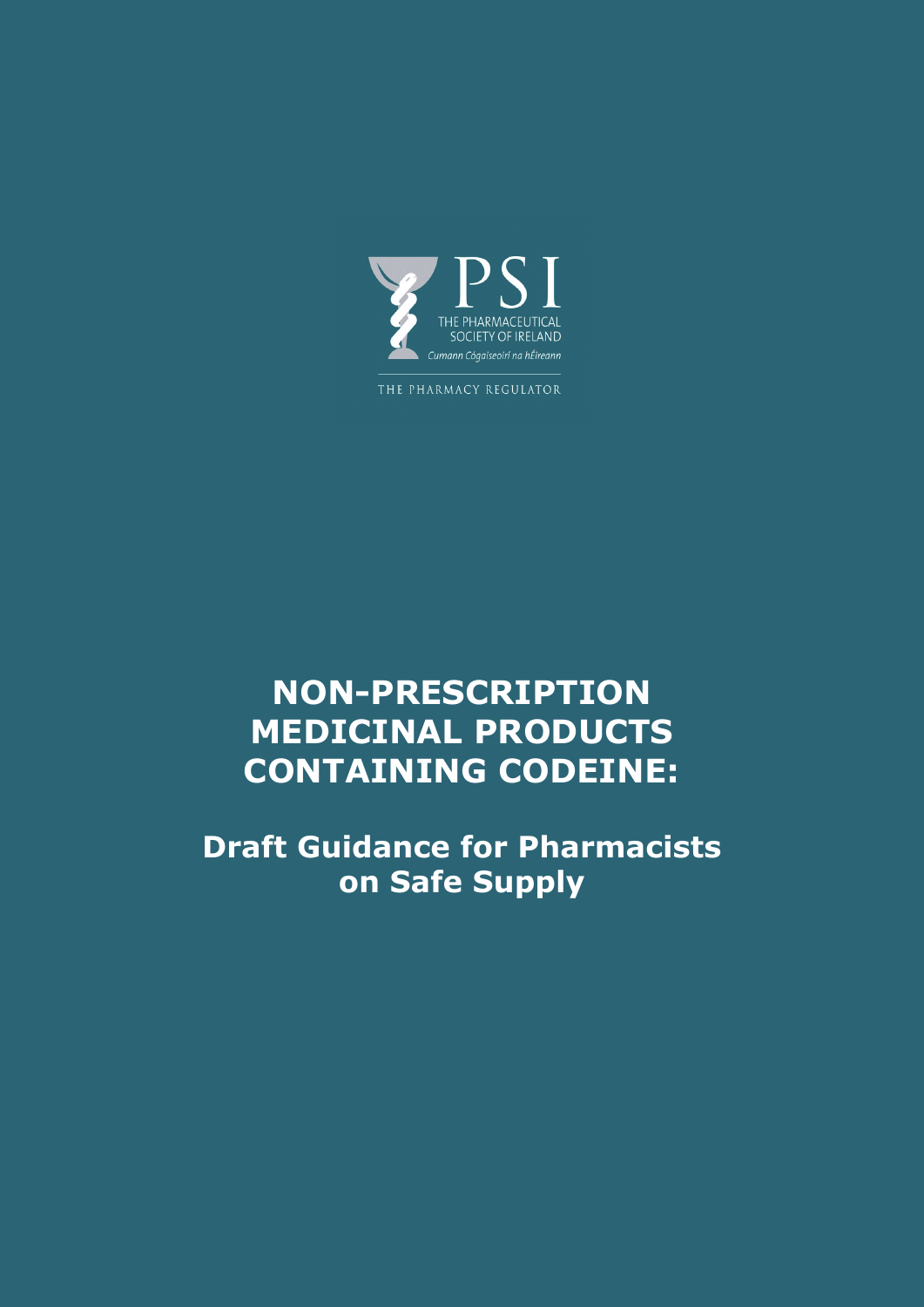# **BACKGROUND**

The safety concerns around the misuse of non-prescription medicinal products containing codeine are well established. Consumption of quantities of these medicines in excess of the recommended dose, or over a prolonged period of time, may cause tolerance and dependence, as well as the risk of other adverse effects. Furthermore, the consumption in excessive quantities of 'combination products', i.e. those containing codeine and another analgesic such as paracetamol, aspirin or ibuprofen, also increases the risk of harm from these other substances.

Recent publications by the UK's Medicines and Healthcare products Regulatory Authority (MHRA), the Pharmaceutical Society of Northern Ireland (PSNI) and the Royal Pharmaceutical Society of Great Britain (RPSGB) have highlighted the ongoing concerns in regard to these products.

The Standards and Practice Committee of the PSI Council has developed draft guidance on the safe supply of non-prescription medicines containing codeine. This guidance aims to ensure the safe supply of these products and to assist pharmacists in discharging their professional obligations to patients seeking advice, guidance and assistance in respect of the use of these products.

The guidance includes the following key points:

Non-prescription medicinal products containing codeine should be stored in a retail pharmacy business (pharmacy), out of the view of the public, to facilitate the legislative requirement that these products must not be accessible to the public for self-selection.

Non-prescription 'combination' products, containing codeine and paracetamol, aspirin or ibuprofen, should be supplied only as 'second line' products for the treatment of pain relief, when single ingredient products, such as paracetamol, aspirin or ibuprofen, have not shown to be effective.

• Non-prescription medicinal products containing codeine should only be used in accordance with the terms of their marketing authorisations, which all state that the product be used for short-term use, no longer than three days.

• Patients need to be fully advised of the correct use of these products and the risks associated with their misuse. It is also essential that patients be facilitated in obtaining medical assistance for any health problems related to their misuse that may arise.

## **CONSULTATION**

This guidance document, which is printed in full below, is now released for public consultation.

Comments are welcome, in writing, to consultation@pharmaceuticalsociety.ie or to Public Consultation, Pharmaceutical Society of Ireland, 18 Shrewsbury Road, Ballsbridge, Dublin 4.

This period of public consultation will end at 5.00pm on Friday 15 January 2010.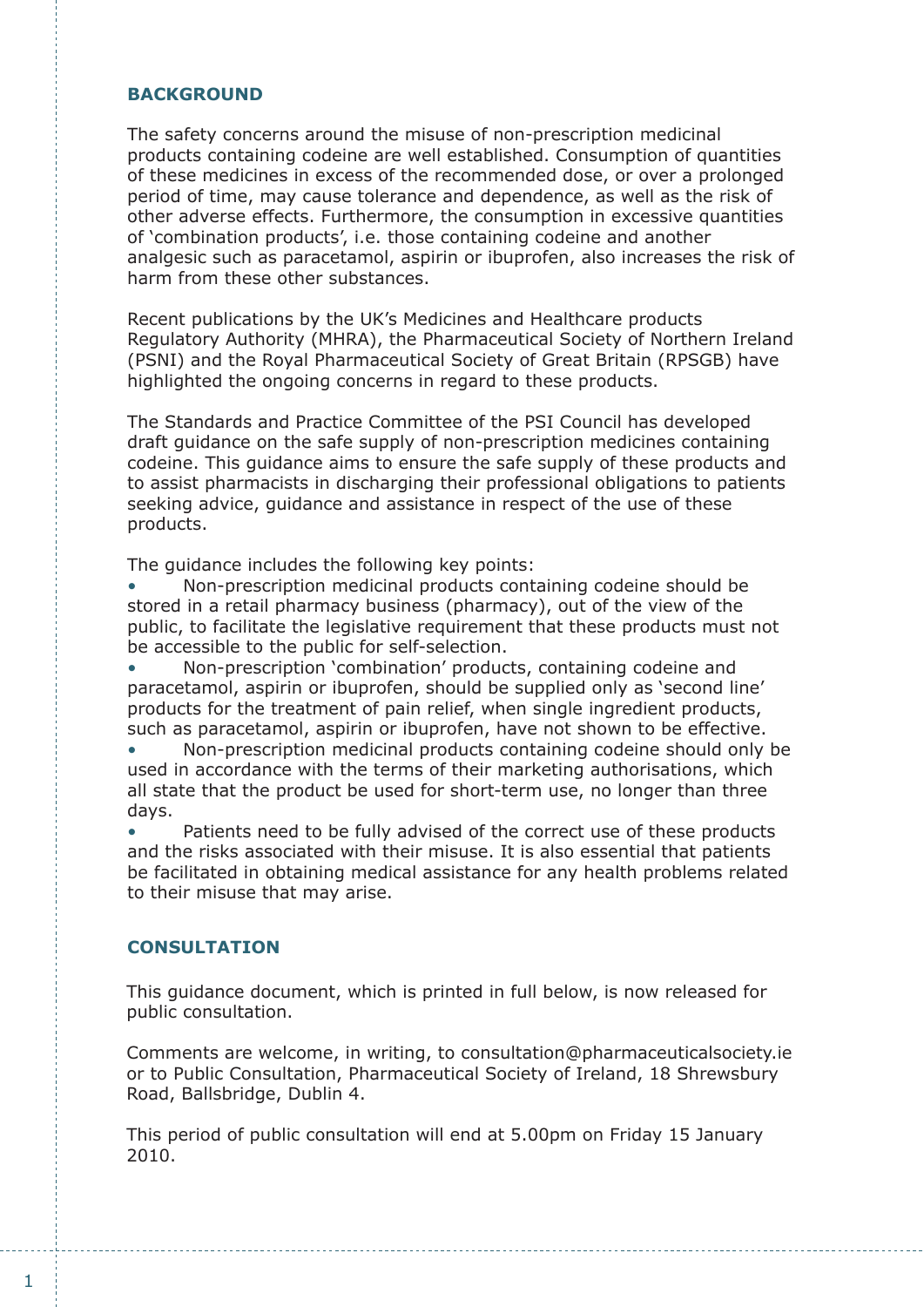# **NON-PRESCRIPTION MEDICINAL PRODUCTS CONTAINING CODEINE:**

## **DRAFT GUIDANCE FOR PHARMACISTS ON SAFE SUPPLY**

## **INTRODUCTION**

This guidance sets out the criteria to be adhered to by pharmacists, with a view to ensuring the safe supply of non-prescription medicinal products containing codeine (hereafter called 'codeine medicines') to patients. It is intended to assist pharmacists in meeting their professional and legal responsibilities in the supply of these medicines, and to assist superintendent and supervising pharmacists in securing compliance with relevant legislative and professional obligations under the Pharmacy Act 2007, including the Regulation of Retail Pharmacy Businesses Regulations 2008 (S.I. No. 488 of 2008). The overall purpose of this guidance is to improve patient safety in the use of these medicines.

## **CODEINE**

Codeine phosphate is a mild to moderate analgesic and has weak cough suppressant activity. As an analgesic, it is most often used in combination with other analgesics such as paracetamol or ibuprofen and is currently authorised in Ireland in such non-prescription products for pain relief. It is also available as single ingredient non-prescription products as a cough suppressant. Codeine is regulated as a Schedule 5 controlled drug and is currently available without a prescription through retail pharmacy businesses only, for sale and supply by or under the personal supervision of a pharmacist.

Codeine products should only be used when necessary and only when a non-opioid analgesic, e.g. paracetamol aspirin or ibuprofen, have not proven sufficient to relieve symptoms. If recommended, codeine medicines should be used for the shortest time possible and no longer than 3 days without medical supervision.

Codeine is a narcotic analgesic and it is important that the recommended dose should not be exceeded in any 24-hour period. Consumption of quantities in excess of the recommended dose, or over a prolonged period of time, may cause tolerance and dependence and may result in withdrawal symptoms such as restlessness and irritability upon cessation of the medicine.1 It is considered important that patients consult their doctor if a need to use codeine medicines all the time is experienced.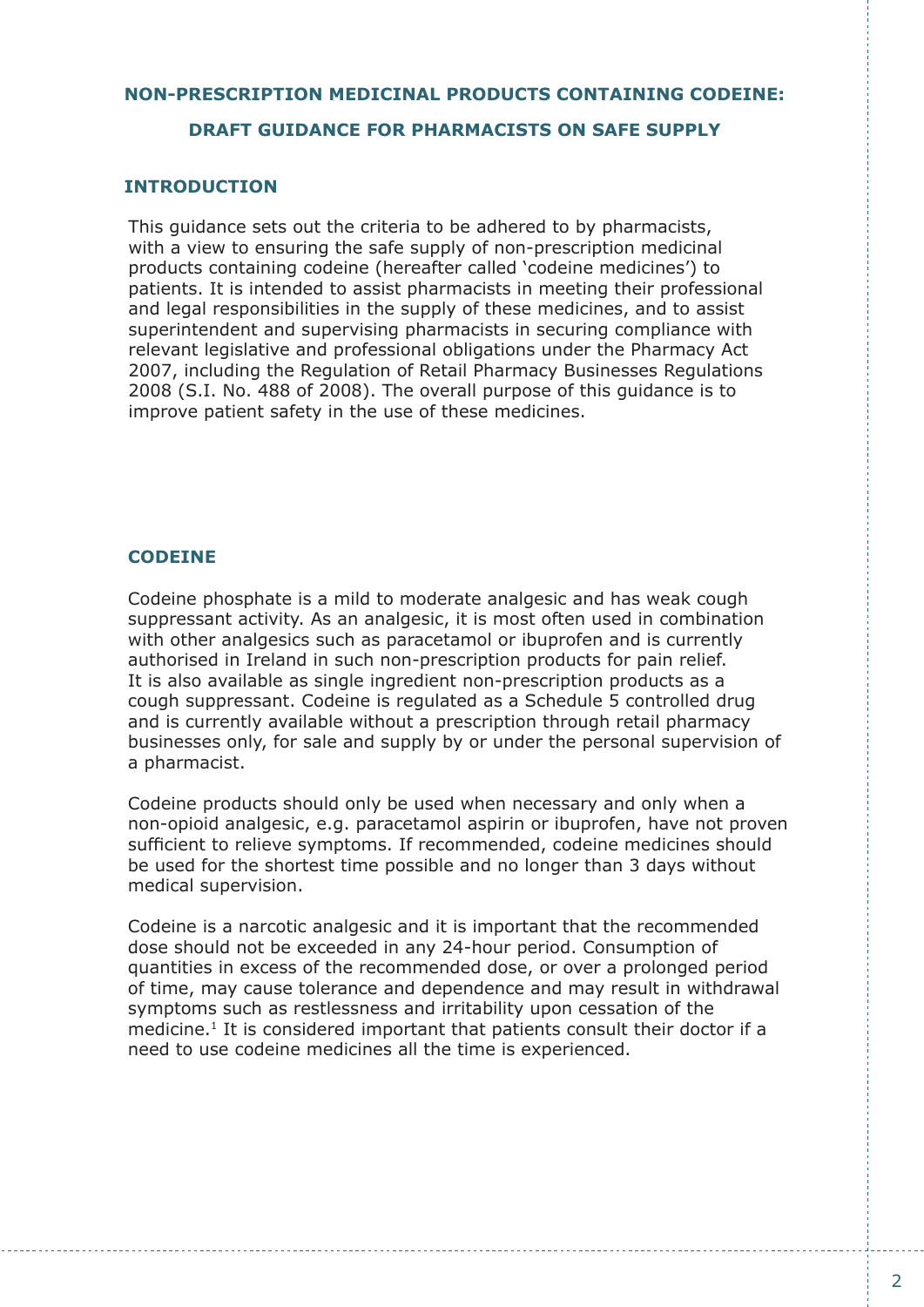# **LEGAL CONSIDERATIONS**

#### **Code of Conduct for Pharmacists**

The first principle of the Code of Conduct for pharmacists requires that the practice by a pharmacist of his/her profession must be directed toward maintaining and improving the health, wellbeing, care and safety of patients. Pharmacists should use their professional skills and competence, and specialised knowledge, to encourage the rational and proper use of medicines. They may be required to use their professional skills in decisionmaking, which may at times come into conflict with the demands of the patient.

Pharmacists, in particular superintendent and supervising pharmacists, should ensure that, in whichever areas of practice they operate, suitable controls and accountability mechanisms are in place, in order to appropriately control the supply of all medicinal products which are known to have the potential for abuse and/or dependency.

#### **Regulation of Retail Pharmacy Businesses Regulations 2008 (S.I. No. 488 of 2008)**

These Regulations set down the requirements that must be complied with by persons carrying on retail pharmacy businesses in their dealings with medicinal products.

Regulation 10 of those Regulations, in particular, sets out the role and responsibility of pharmacists in their sale and supply of non-prescription medicines. This role requires that, prior to and in the course of the sale or supply of any non-prescription medicinal product, the pharmacist must be satisfied that: -

(a) the purchaser is aware of appropriate use of the medicinal product concerned,

(b) the medicine is being sought for that purpose, and

(c) in so far as the pharmacist is aware, the product is not intended for misuse and/or abuse.

Furthermore, Regulation 5(e) of those Regulations requires that any medicinal product which is a Schedule 5 controlled drug (which includes medicinal products containing codeine) must not be accessible to the public for self-selection.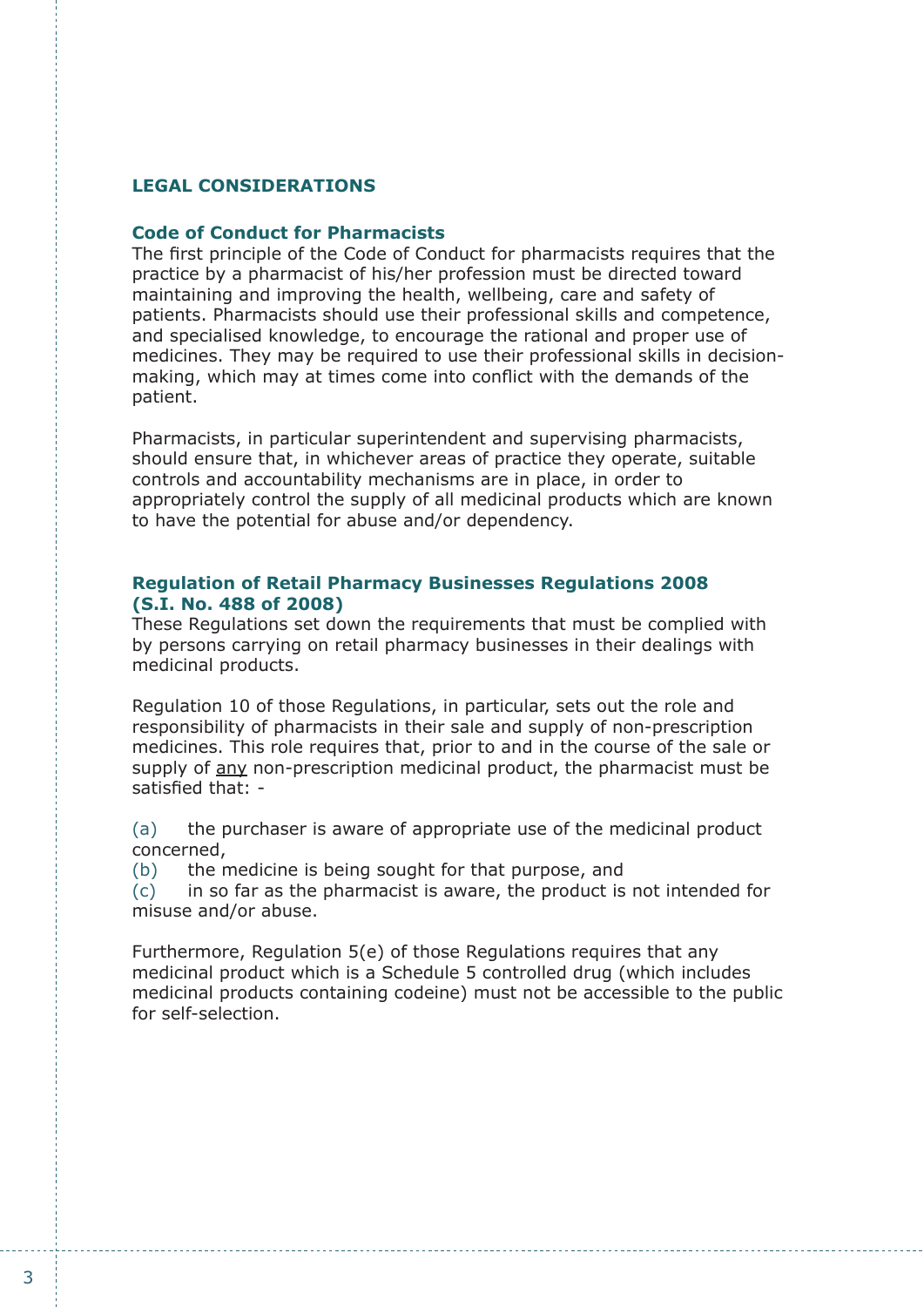# **Medicinal Products (Control of Advertising) Regulations 2007 (S.I. No. 541 of 2007)**

Regulation 10 of these Regulations, in relation to advertising directed wholly or mainly at members of the general public, provides that "A person shall not issue an advertisement in respect of any medicinal product which is a controlled drug under section 2 of the Misuse of Drugs Act 1977 (No. 12 of 1977)".

In addition, Regulation 22(2) of those Regulations provides that: "a person shall not supply a sample of a medicinal product which is a controlled drug under section 2 of the Misuse of Drugs Act 1977 or which is an antidepressant, hypnotic, sedative or tranquillizer".

As a consequence of these provisions, any form of advertising of a medicinal product that is a controlled drug, that is directed at the public is prohibited. This would include any form of window displays, in-pharmacy promotional displays, promotional leaflets and shelf stickers.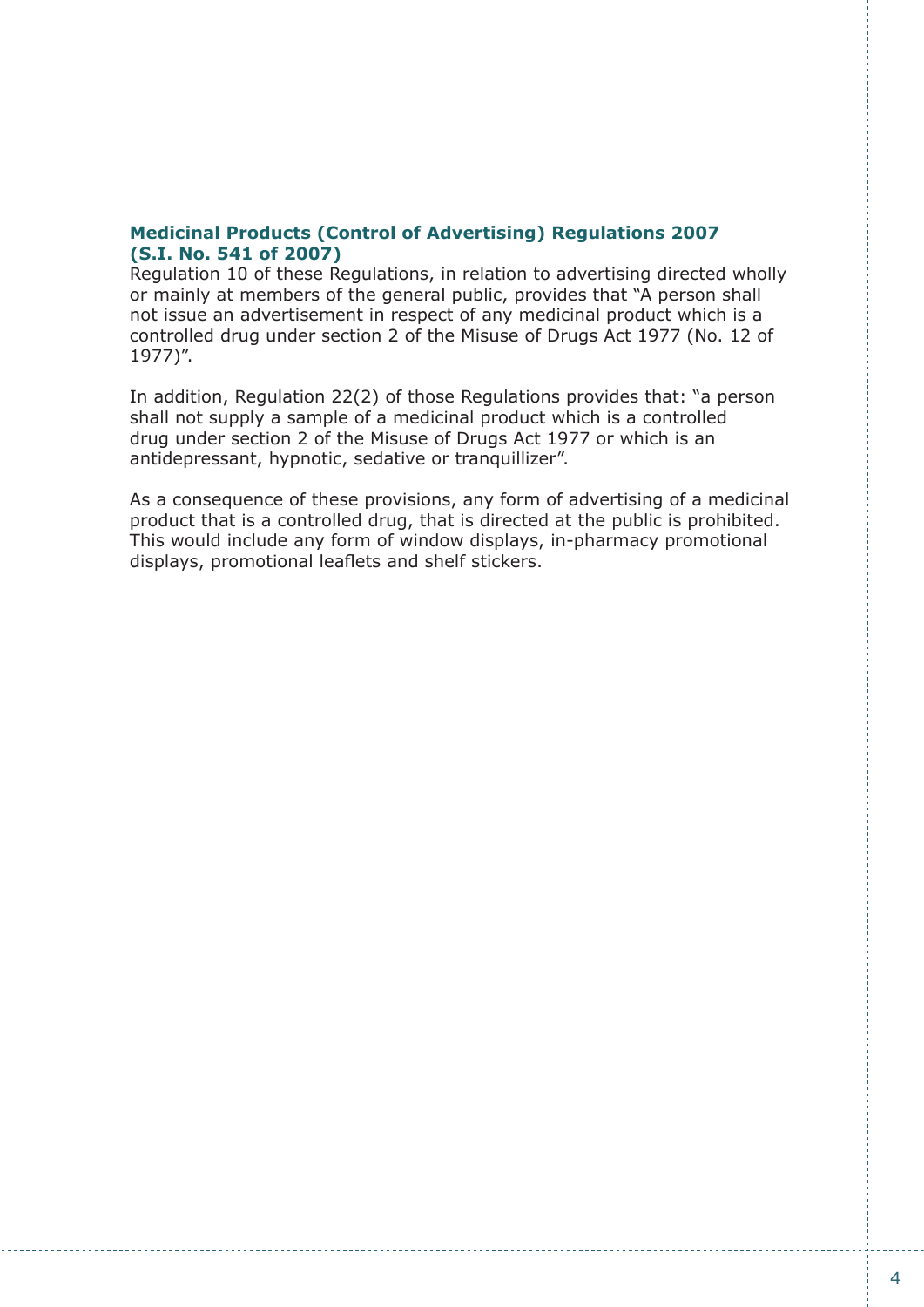# **GUIDANCE**

Superintendent pharmacists must ensure that the policies in the retail pharmacy business(es) under their control adhere to this guidance and the associated legislative requirements. They and their supervising pharmacists must ensure that there are adequate procedures in place in the retail pharmacy business to ensure compliance with all of these policies.

#### **1. Appropriate policies and procedures within a retail pharmacy business (pharmacy)**

(a) The pharmacist should ensure that suitable controls and accountability mechanisms are in place, to govern the management of the supply and distribution of medicinal products which have the potential for abuse or dependency.

(b)A pharmacy-specific policy addressing the supply of medicines containing codeine should be developed, with specific patient consultation protocols included. All pharmacy staff should be familiar with these policies and should be trained in associated procedures. (c) In any retail pharmacy business supplying codeine medicines, it is the responsibility of the superintendent pharmacist to ensure there is a policy in place to manage such supply. It is the responsibility of the supervising pharmacist to develop, maintain and ensure adherence to this policy and it the responsibility of each pharmacist to ensure they and their staff fully comply with its provisions.

(d) These policies and procedures should take account of the following guidance criteria:

#### **2. Storage of codeine medicines in retail pharmacy businesses**

(a) According to the Regulation of Retail Pharmacy Businesses Regulations 2008, any medicinal product containing codeine must not be accessible to the public for self-selection.2 Therefore codeine medicines must be stored in an area of the retail pharmacy business where patients cannot self-select the product - either visually or physically. The recommended location is in the dispensary, out of sight of the public.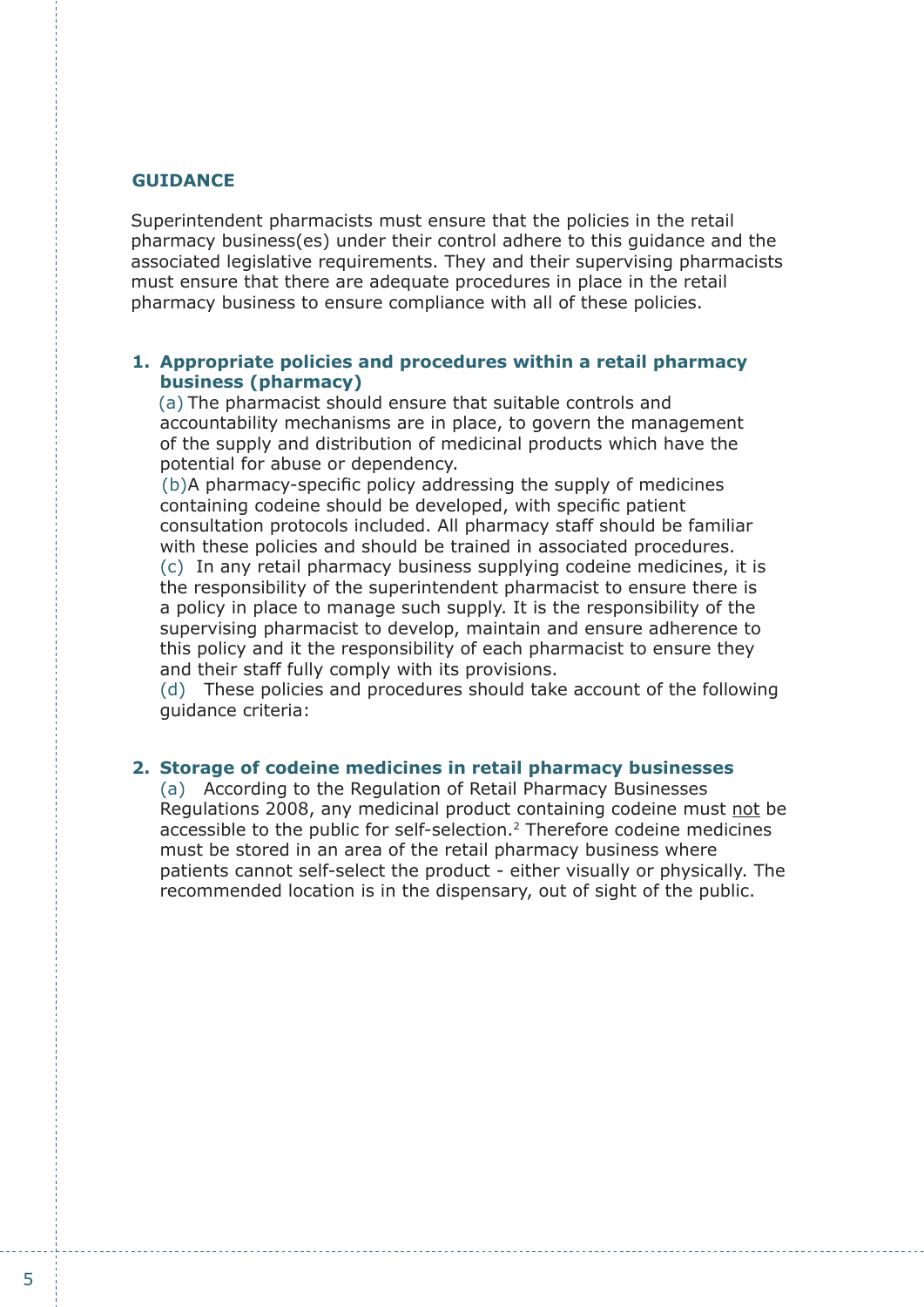# **3. Supply of medicines containing codeine by a pharmacist in a retail pharmacy business**

(a) Codeine medicines are currently authorised<sup>3</sup> for the relief of pain in such conditions as rheumatic and muscular pain, migraine, headache, menstrual pain, toothache, backache and for symptoms of the common cold and influenza and the majority are available as non-prescription medicines, from retail pharmacy businesses only.

(b) The supply of codeine medicines may only be made by or under the personal supervision of a pharmacist who would be in a position to determine the appropriateness of the request for and the supply of these medicines.

(c) In each supply of a codeine medicine, the pharmacist must be satisfied that, in the exercise of his or her professional judgment, the supply of such a medicine is the most appropriate therapy available at the time and that such supply is in the best interest of the patient. It should also be taken into account that non-codeine-containing products for the same indications should be considered as first line treatments, e.g. ibuprofen, paracetamol or aspirin.<sup>4</sup>

(d) Codeine medicines should only be taken when considered necessary, for the shortest period considered necessary. Product information for combination products with ibuprofen and paracetamol recommend that duration of treatment should be for no longer than 3 days. Any requirement for more prolonged use should only be considered as requiring medical supervision.

(e) Patients should be advised of the importance of adhering to the recommended dosage and duration of use. Patients should be informed that chronic use and consumption of quantities in excess of the recommended dose, or for a prolonged period of time, may lead to tolerance, psychological and physical dependence and may result in the development of symptoms such as restlessness and irritability upon cessation of this medicine. $1$ 

(f) The risks associated with overdose and/or prolonged use should be addressed with the patient.

(g) For products which also contain paracetamol or ibuprofen the patient should be informed that these substance have the potential to be harmful in overdose quantities.

(h) If patients experience the need to use codeine medicines over a prolonged period of time (i.e. more than 3 days) for pain relief or other effect, the patient should be referred to a medical practitioner that would be able to review their symptoms and provide appropriate treatment under medical supervision.

(i) Patients should also be counselled in the course of each supply in respect of other potential adverse reactions or side effects, including nausea, constipation, dizziness and drowsiness (which may impair their ability to drive safely). They should also be counselled, as appropriate, regarding the contraindications for use, drug interactions, or existing medical conditions which may preclude the use of these medicines. The need for safe storage of these medicines should also be referred to.